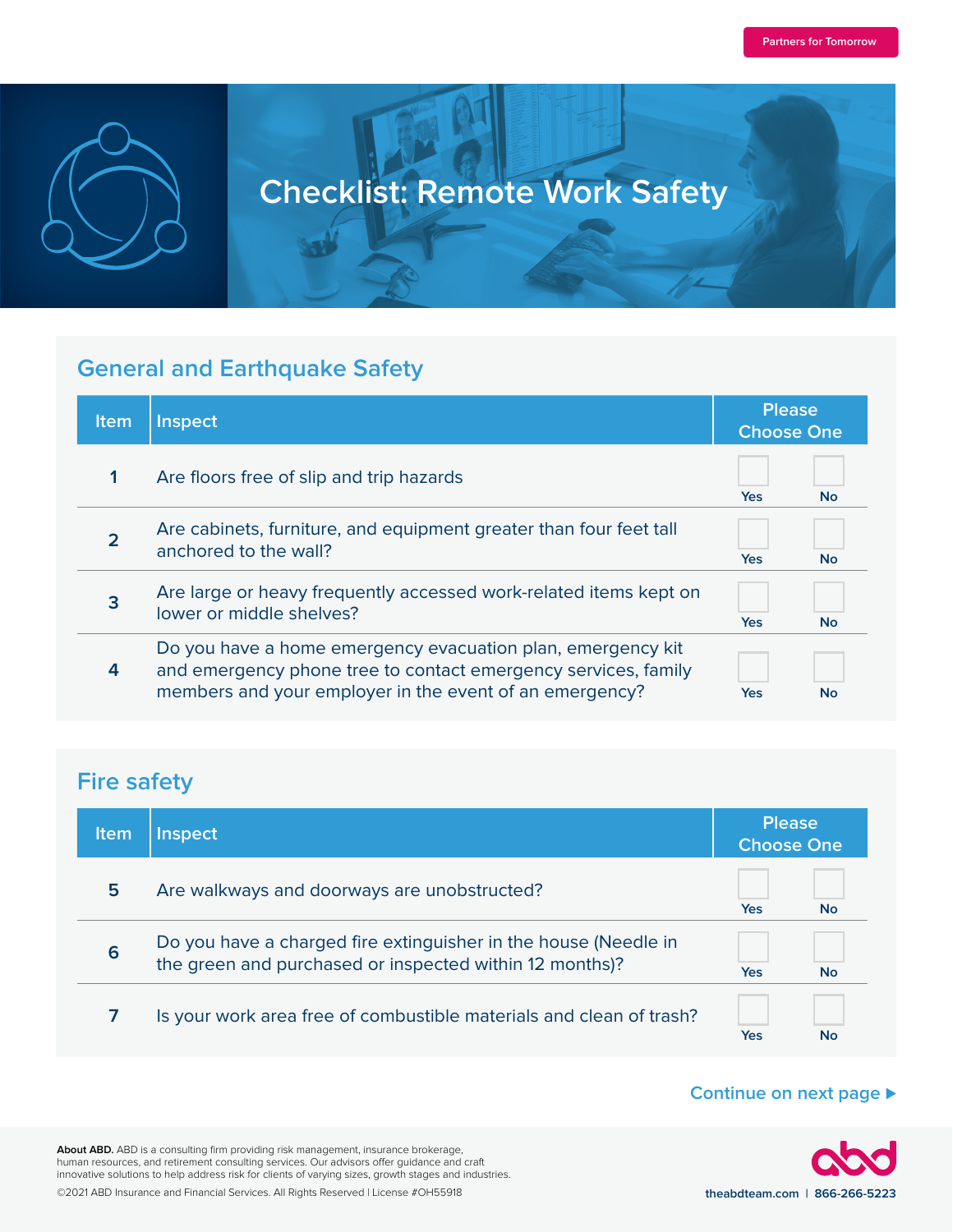

### **Electrical safety**

| <b>Item</b> | <b>Inspect</b>                                                                                       | <b>Please</b><br><b>Choose One</b> |           |
|-------------|------------------------------------------------------------------------------------------------------|------------------------------------|-----------|
| 8           | Are all outlets used for work office equipment grounded with<br>3 holes?                             | <b>Yes</b>                         | <b>No</b> |
| 9           | Is a power surge protector used for all office equipment?                                            | <b>Yes</b>                         | <b>No</b> |
| 10          | Are all electrical cords, plugs, outlets and panels in good condition<br>without any exposed wiring? | <b>Yes</b>                         | <b>No</b> |
| 11          | Confirm there are no space heaters used in your home office area?                                    | Yes                                | No        |

### **Ergonomics**

| <b>Item</b>     | <b>Inspect</b>                                                             | <b>Please</b><br><b>Choose One</b> |           |
|-----------------|----------------------------------------------------------------------------|------------------------------------|-----------|
| 12 <sup>2</sup> | Have you completed the home office ergonomics training?                    | <b>Yes</b>                         | <b>No</b> |
| 13              | Have you completed a home office ergonomic self-evaluation?                | <b>Yes</b>                         | <b>No</b> |
| 14              | Are all recommended ergonomic and safety related corrections<br>completed? | Yes                                | <b>No</b> |
| 15              | Do you need a one-on-one virtual ergonomic evaluation?                     | Yes                                | No        |

**Continue on next page ▶**